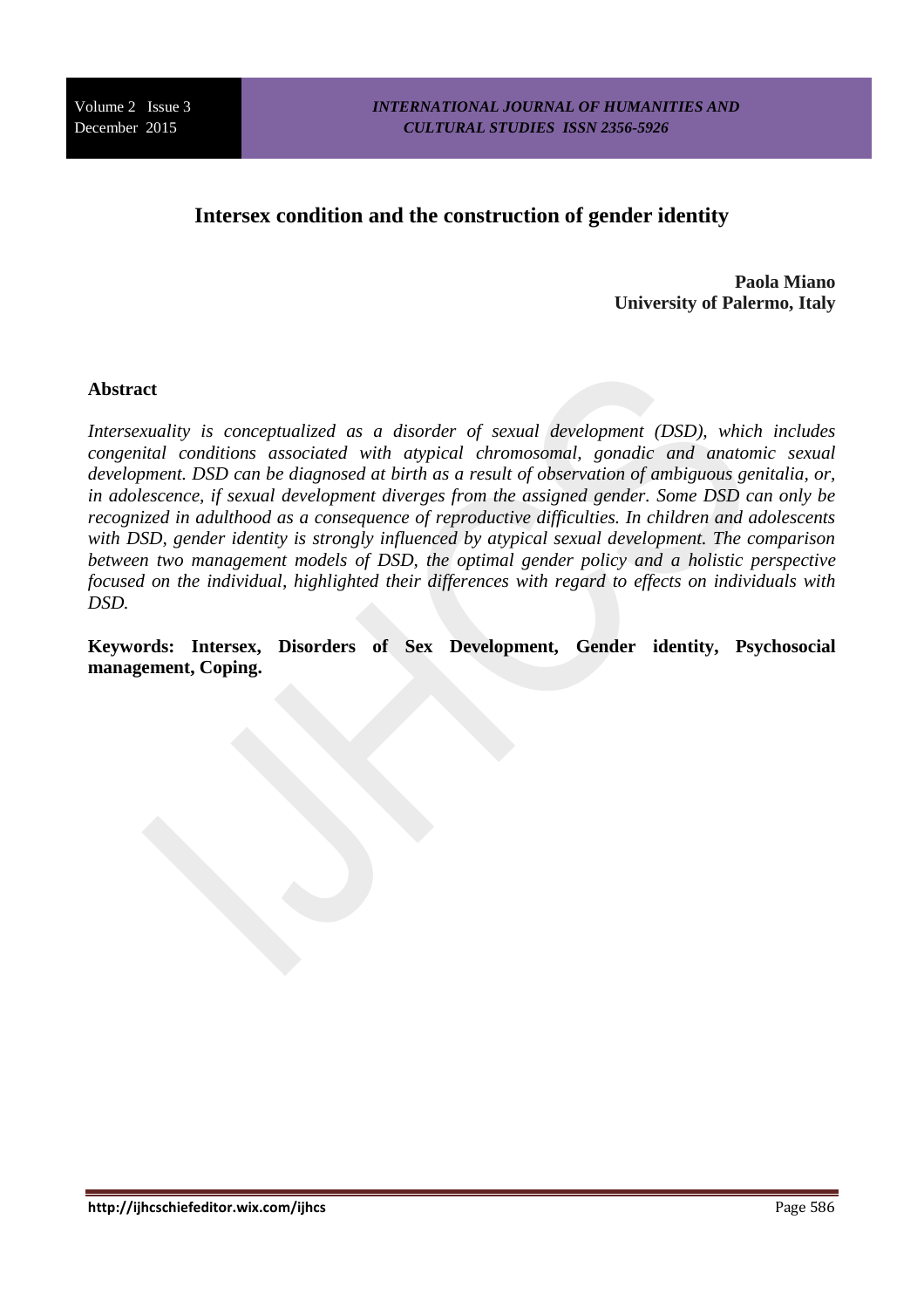## **Typical and Atypical Sexual Development**

Sexual differentiation is a complex process, with clear sequences and occurrences that starts at the beginning of foetal development and comes to an end at puberty (Rugarli, 2005). According to Fausto-Sterling (1989) the sexual differentiation process is influenced by the presence of the Y chromosome and should be analysed in a complex model; molecular biology research underlines the fact that the Y chromosome alone is actually not enough to produce a male individual (Schiebinger, 2008). As emphasized by Rosario (2009), the Mendelian theory of inheritance is not appropriate for sexual development, because there is not a perfect and rigorous correspondence between a specific gene and a specific trait; in fact more than one gene is involved in the sexual differentiation process and at least fourteen genes are considered crucial in sexual development (Cotinot, Pailhoux, Jaubert, & Fellous, 2002).

The intersex condition is characterized by atypical chromosomal, gonadic and anatomic sexual development and it represents an element contradicting the binary male/female differentiation. The various types of intersexuality are diagnosed as Disorders of Sex Development (DSD) and individuals with an intersex condition show atypical sexual development. The sexual development model should bear in mind that it is not correct to assert that in the absence of the Y chromosome there will be a feminization process. The theory that considers the presence or the absence of the Y chromosome as the key element in sexual developmental, even if is not correct, is closely linked to a cultural dimension in which masculinity is associated with an active character, while passivity is connected to femininity, as in Aristotle (Jost, 1947): "it is the male who contributes the active component that leads to the greater vital heat necessary for the formation of a male foetus. If the father is healthy and not too young or too old he will produce stronger, more active male semen that is more likely to prevail over the female material and thereby generate male offspring" (Rosario, 2009, p. 273).

Intersexuality could be better explained through a complex model of sexual development that provides for male individuals, female individuals and intersex individuals. Subjects with an intersexual condition show something atypical in their sexual development; when there is atypical sex chromosome development it is possible, for instance, to have a complete or partial absence of the second sex chromosome, as in individuals with Turner syndrome who have a XO karyotype. Atypical gonadic development could lead, for instance, to the formation of an ovotestis, i.e. a gonad containing testicular and ovarian tissue; additionally, anatomic sexual development could result in a micropenis in subjects assigned to the male sex.

When a newborn child shows ambiguous genitalia the intersex condition can be recognized at birth and it is possible to choose the best sexual assignment for the child. If an intersex condition is identified during adolescence or adulthood clinical tests are required for a DSD diagnosis and it is usual to have indicators such as virilisation after puberty in a female adolescent or infertility in an adult female. In any case treatment should focus on adjustment strategy.

With DSD being so varied, treatment for individuals with an intersex condition should be individualized, although it is indispensable to follow the guidelines for each syndrome (Morland, 2008). DSD has quite a low frequency in the general population and the main diagnosis has a low estimated incidence (Blackless, Charuvastra, Derryck, & Fausto-Sterling, 2000): 0.0922/100 for the Klinefelter syndrome (XXY karyotype), 0.0369/100 for the Turner syndrome (XO karyotype), 0.00760/100 for the complete androgen insensitivity syndrome (CAIS or Morris syndrome),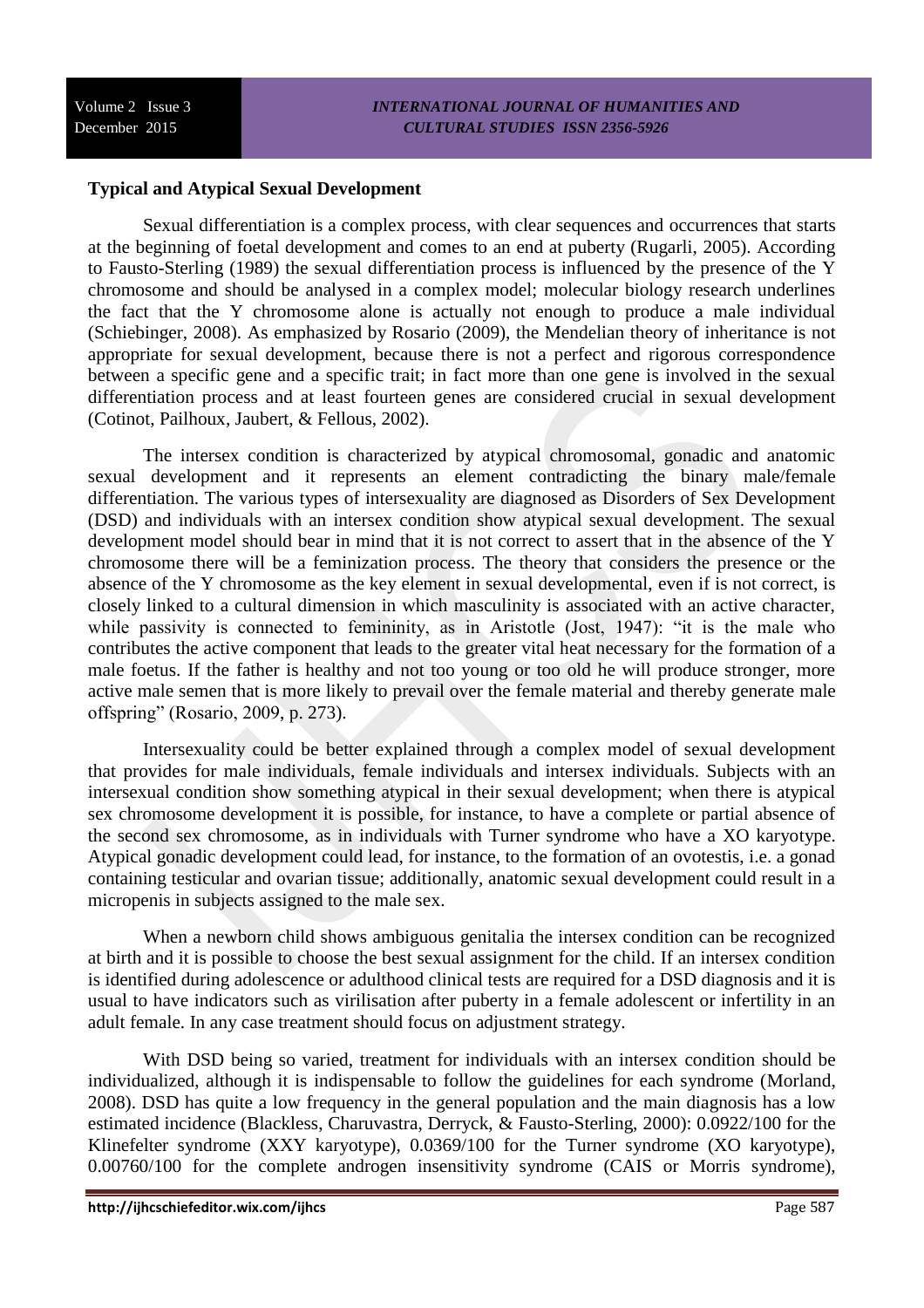0.000760/100 for the partial androgen insensitivity syndrome (PAIS) and 0.00770/100 for congenital adrenal hyperplasia (CAH).

Gender identity is one of the most important issues in an intersexual condition. The construction of gender is influenced by social factors and the social community represents a crucial variable in defining gender norms, role expectations and appropriate behaviour. Gender stereotyping tends to convey rigid images that are almost impossible for simple human beings to attain; we are supposed to be perfect men and women if possible, at ease with everything, ready to cope with all difficulties. According to Eagly & Wood (1999) gender stereotypes are risk factors for non-intersex subjects and we can therefore consider them as high risk factors for individuals with DSD, in particular with regard to psychosocial wellbeing, social acceptance, body satisfaction, close relationships, sexual gratification and available health services (Warne & Raza, 2008).

When a DSD diagnosis is made in infancy or in adolescence the whole family organization is involved in tackling the intersex condition. DSD entails processes of self construction and concerns both the person with DSD, his/her parents and other siblings; sexual in-determination in children or adolescents with an intersex condition might actualize oedipal dynamics and consequent conflicts. The main reaction to the DSD diagnosis in the family system consists in what Michel, Wagner & Jeandel (2008) called a conviction with two functions: a defensive one and an organizational one (Rajon, 1998). Furthermore, the stage in life cycle psychology in which the family discover the intersex condition is crucial; sexual ambiguity is always a disturbing element and is potentially traumatic. Parents might have been expecting a male or a female and are then not prepared to have a child with an intersex condition; additionally, persons with DSD often have a feeling of discomfort with their personal and gender identity (Dreger, 1998; 2006).

Hegarty (2000) underlines the fact that reactions to an intersex diagnosis depend on gender identity rigidity; the more stable the gender construction, the more traumatic might be the DSD. In any event, a DSD diagnosis does not always have negative consequences and for some individuals the intersex diagnosis could improve readjustment and reduce symptoms of psychological disorder; individuals may find a name for what they have always felt and may find a coherent reason for their difficulty in accepting themselves and for their ambiguous feelings about gender and sexual identity.

## **Managing a Sexual Development Disorder**

Intersex conditions are extremely varied and their aetiology ranges from genetic to anatomic and hormonal causes; different aberrations in embryonic differentiation processes induce specific diseases with different symptoms. We can identify two main typologies of treatment distinguished by their theoretical framework, procedure, family involvement, evaluation of personal and social variable, short and long term effects. The first approach is indicated as optimal gender policy whereas the second is a holistic treatment focused on the individual.

The optimal gender policy is a theoretical and therapeutic model developed by Money (1975) to manage intersex cases; according to this model persons with DSD should be treated with a surgical intervention that will adapt external genitalia to the assigned sex. A further element concerns the timing of the intervention, since the sooner the operation is performed the more likely it is that the intervention will be effective. The optimal gender perspective was utilized for the first time at the Johns Hopkins Hospital, between the 50's and 70's, with the aim of assigning the child to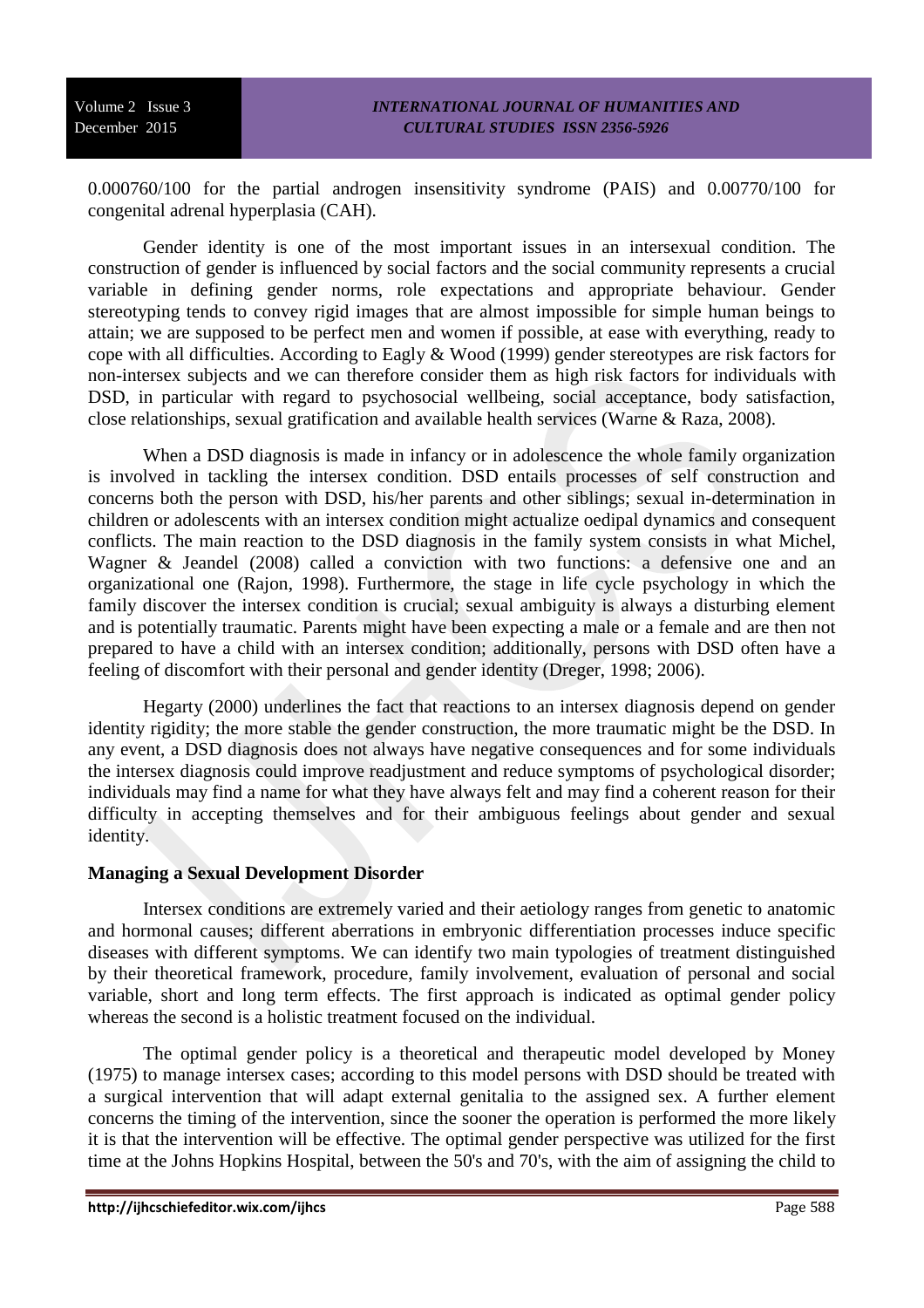the sex that would better correspond to his/her external genitalia. The principal criterion for sexual assignment is genital appearance, since ambiguity is considered a severe obstacle to the adjustment process and gender identity construction is seen as a flexible development until the age of two years.

The best-known case treated with the optimal gender policy is the John/Joan case (Money & Ehrhardt, 1972; Money & Tucker, 1975; Money, 1975); John was a 7 month-old child whose penis had been burned by an electric scalpel during a circumcision operation resulting in a total ablation of the penis. Because of this accident Money recommended changing gender assignment, switching from male gender to female gender and proceeding with genital feminizing surgery. John's parents pondered Money's advice for ten months and then they decided to follow Money's advice: John underwent genital surgery (orchiectomy and reshape of scrotum to labia majora) and was raised as a girl in line with a female role and typical gender expectations. According to 8-year follow-up data Money (1975) asserted that the new John/Joan's identity was well-adjusted, did not present psychological problems and her development was comparable to that of her monozygotic twin. Data on John/Joan's adjustment were rejected by Diamond & Sigmundson (1997), who found that at 6 years John/Joan opposed female gender re-assignment; subsequently he remembered the medical examinations with anger, described surgery as a traumatic experience and was teased and threatened by peers (Kipnis & Diamond, 1998). At 14 he opted for the name of David, instead of Brenda, and in adulthood he lived appropriately, in accordance with a male gender role, married a woman and adopted her children.

The optimal gender model considers gender as a developmental element that could be changed during the first two years of life, without negative effects; gender identity construction is evaluated solely as a cultural outcome that is not defined before the third year of life and can be changed: biological development during pregnancy is underestimated, while gender social roles are overrated.

Reflecting on the David Reimer (John/Joan) case and in particular on its outcome (severe depressive symptoms and a suicide in 2004 at the age of 38), some researchers have underlined the need to determine a different model for handling DSD. These studies led to a second theoretical model that also lays down treatment guidelines and outcome variables to be evaluated.

The second model might be defined as a full-consent policy (Wiesemann, Ude-Koeller, Sinnecker, & Thyen, 2010) focused on the individual and emphasizing certain dimensions: specificity of different DSD, biological correlates, effects of genital surgery, global wellbeing outcomes, relational security, gender identity and sexual functioning and satisfaction. The importance of the latter variable, which explores whether people are at ease and content with their assigned gender and with their sexual life, was strongly emphasized by Chase (1998) and Crouch, Minto, Liao, Woodhouse, & Creighton (2004), who judged sexual functioning as one of the most important elements to be taken into account. To have established the priority of preserving sexual functioning and keeping nervous tissue intact, is very innovative if we consider that according to the optimal gender model male and female genital functioning is evaluated by focusing on potential peer discrimination (for instance because of a micro-penis) or on vaginal adequacy with regard to penetration (Slijper, Drop, Molenaar, & de Muinck Keizer-Schrama, 1998).

This approach characterizes the activity of the Intersex Society of North America (ISNA), which in 2008 changed its name to Accord Alliance; this organization focuses both on how people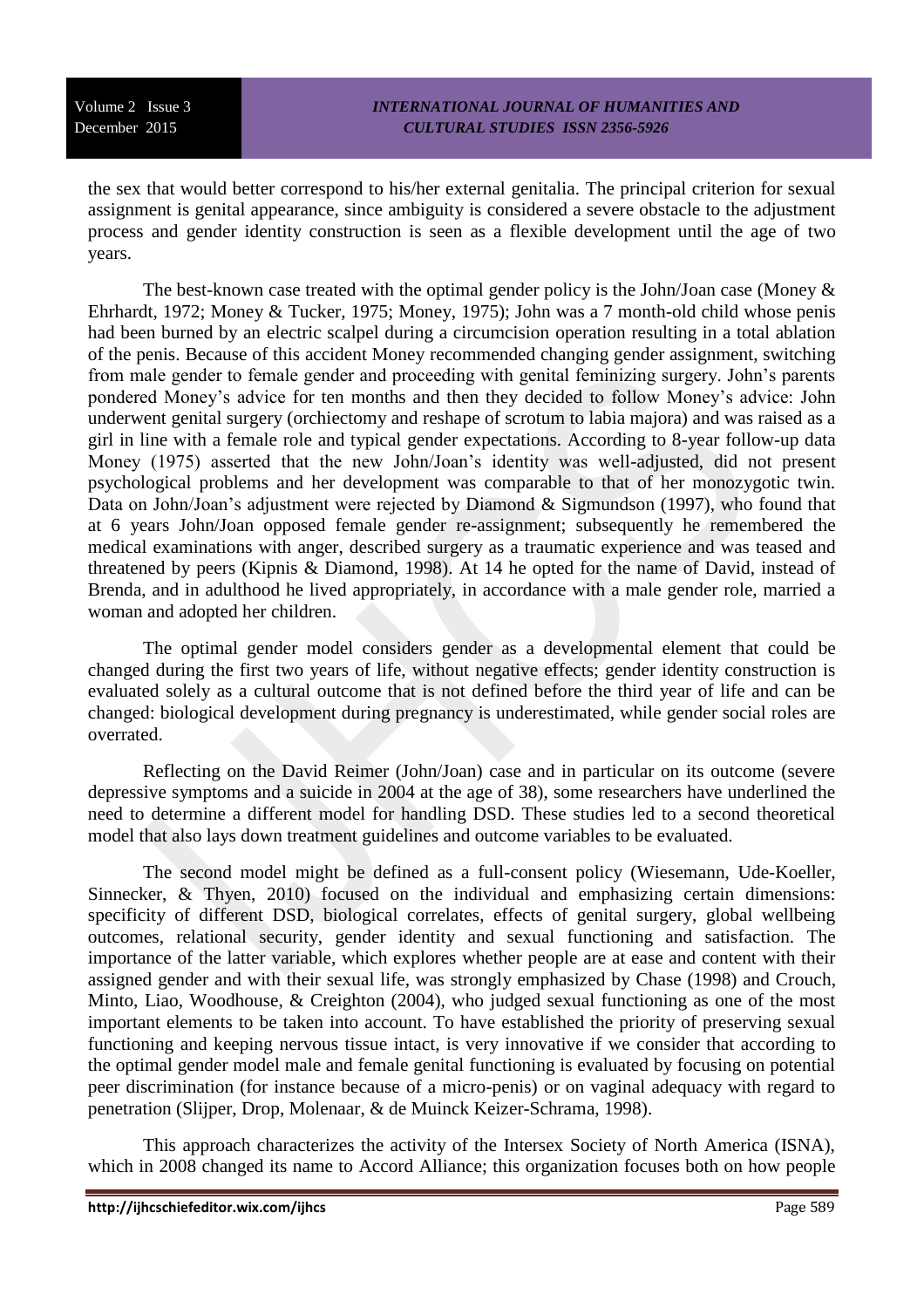#### *INTERNATIONAL JOURNAL OF HUMANITIES AND CULTURAL STUDIES ISSN 2356-5926*

with DSD perceive their condition and on genital surgery outcomes from the individual's perspective. Accord Alliance activity helped subjects in an intersex condition, with their families and their partner offering advice to cope with developmental tasks. In 2006 a critical document was drafted by two important paediatric endocrinologist associations (Hughes, Houk, Ahmed, Lee, & LWPES/ESPE Consensus Group, 2006) and established guidelines on DSD management. Consensus Statement on Management of Intersex Disorders took into account the lack of data and the varieties of DSD and, in spite of this complexity, the authors were able to identify effective and flexible clinical strategies for avoiding social stigma; a subject in an intersex condition should not be assigned to one sex before specialists have given their evaluation; subjects with DSD and their families should be openly and fully informed about intersex conditions and predictable effects; their opinions and emotional reactions should be taken in account. Furthermore, treatment should be chosen on the basis of their capacity to avoid gender dysphoria symptoms: "factors that influence gender assignment include the diagnosis, genital appearance, surgical options, need for life long replacement therapy, the potential for fertility, views of the family, and sometimes the circumstances relating to cultural practices" (Hughes et al., 2006, p. 152). Another important issue concerns those intersex conditions that need to be treated with surgery due to a risk of neoplasia; in all other cases surgical intervention should be postponed until the person with DSD can take responsible decisions.

## **Families with a DSD Member Facing Decision-Making on Treatment**

The Consensus Statement on Management of Intersex Disorders (2006) led to an essential reflection on different treatment and obliged medical staff and families to think short and long term effects through. On these bases Wiesemann, Ude-Koeller, Sinnecker, & Thyen (2010) reported the results of the German working group "Bioethics and Intersex" within the German Network DSD/Intersex, which tried to put together the perspectives of clinicians, individuals with DSD and families. One of the main principles regards the medical aspect of DSD: "the appearance of the external genitalia in DSD generally causes no medical problems or immediate health threats to the child" (Wiesemann et al., 2010, p. 673), so that it is suggested to wait until the age of 5 or 6 for minor interventions and until the age of 12 or 14 for the major ones. A surgical moratorium until the age of consent could help to avoid surgery that does not confirm identity gender in adolescence and adulthood. From the same standpoint the ambiguity of expressions that evaluate ethical reasons is stressed: what are the best interests of the child? Are they always the same one for everyone? Would a very anxious parent be more inclined to choose a surgical solution? Would being faced with ambiguous genitals be more difficult for an excessively firm parent? And what do we mean when we talk about the ultimate best interests of the child? (Chase, 2003; Diamond & Beh, 2006; Miano, 2011).

In any event parent-child relationships should be protected and parents' reactions to DSD are among the most significant variables in the wellbeing of children with DSD. Parents and family members should be supported in accepting the intersex condition during the whole developmental process. Thus the 9 principles and recommendations of the German working group advocate "a shift in paradigm from optimal appearance and potential functioning to optimal emotional and social development trying to maximize the child's and future adults' participation in decision making on one hand and a good parent–child relationship on the other" (Wiesemann et al., 2010, p. 675).

Another issue is stressed by Davidian (2011), who wonders whether parents and guardians should have the authority to consent procedure that implies sterilization and loss of genital tissue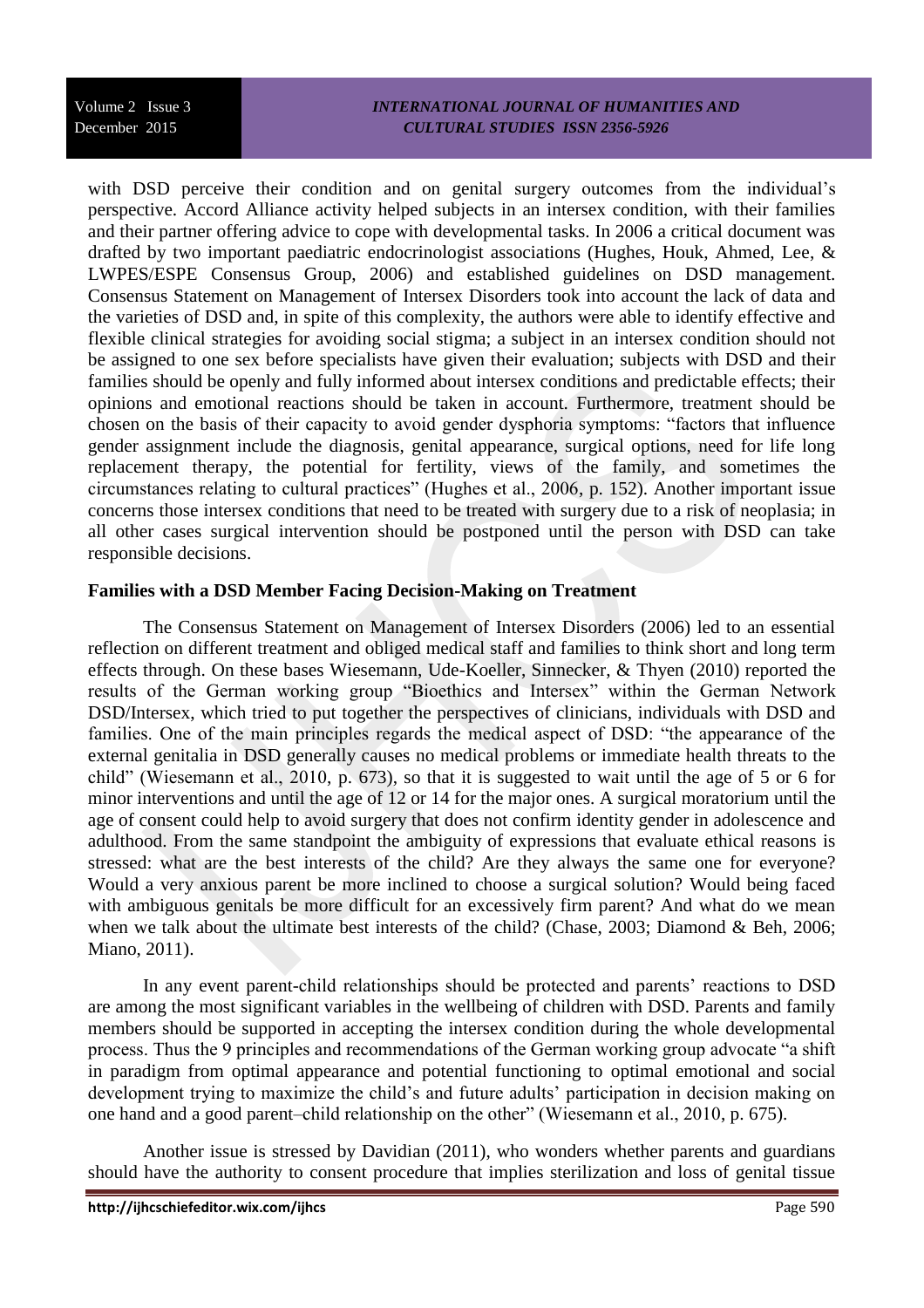and consequently the possibility of enjoying sexual relations. Intersex activists, by comparing intersex surgery with female genital mutilation (FGM), aim to bring human rights issues into the debate. The author states that this comparison failed in its purpose because of cultural reasons; FGM is considered a cultural practice whereas genital "cosmetic and normalizing" surgery is evaluated as a standard medical practice; instead of comparing genital surgery with FGM, it would have been more useful to compare it with male circumcision since they are both performed in order to enable children to meet their society standards and to be accepted by their community (Jurgensen, Hampel, Hiort, & Thyen, 2006; Frader, Alderson, Asch et al., 2004). This analogy makes it easier to understand the weight of social pressure with regard to gender identity and body appearance: "the need and desire to be socially accepted and understood cannot be overstated" (Davidian, 2011, p. 14). Bodily integrity is, therefore, a focal element in the intersex debate, but it will be hard to dispute parental consent as long as genital surgery is evaluated as a standard medical practice.

It seems that initial parental reactions to a DSD diagnosis have considerable influence on future decisions based around their own intuition, the appearance of external genitalia, the imaging reports of gonads and genetic testing results. Parents' descriptions of DSD management reflect their emotional state and astonishment; parents view surgery as the only alternative "the minute he was born, here he had this – it has to be fixed... It was never any question whether he was gonna go through the surgery or not (…). We really never had to make a decision... the doctors told us what was gonna need to be done" (Crissman, Warner, Gardner, Carr, Schast, Quittner, Kogan, & Sandberg, 2011, p. 4-5). Nevertheless, doubts, anxiety and fears remain after surgery and with particular concern regarding gender identity and role, genital appearance, sexual function and couple relationship. Moreover there are constant worries about sharing the information with others; parents are troubled by the social stigma, by viewpoints about who has the right to talk about the DSD and the feelings associated with providing communication about DSD. Therefore, secrecy and privacy should be balanced out with the opportunity to receive social support and to choose with whom to share information (Crissman et al., 2011).

From a qualitative perspective Sanders, Carter & Goodacre (2011; 2012) emphasize, on the one hand, that, after childbirth, parents describe events and diagnosis as confusing and chaotic, and, on the other hand, that it is difficult for parents to protect their children from other people's intolerance or curiosity. They try to prevent their children from being teased by not talking about the DSD and this attempt is associated with idealized expectations about the effects of surgery. Parents sometimes regret giving their consent for surgical treatment and feel as if they have abandoned their child: "there was no discussion about not having surgery, as she believed that surgery was essentially a solution that was able to completely fix complex genital issues: but you know, it was fine because he just told us what we wanted to hear which was...yes we can fix this" (Sanders, Carter, & Goodacre, 2007, p. 3192).

Coping was identified as a significant variable in evaluating family adjustment to DSD by de Medeiros Rocha Santos & Cavalcanti Ferreira de Araujo (2008); they recognized five typologies of functional or dysfunctional coping strategies in a group of caregivers of children with DSD (3 mothers and 1 grandmother): 1) before gender assignment the child is called by a gender neutral name; 2) caregivers do not expose the child's body; 3) the gender assigned is considered definitive; 4) treatment is chosen by participating in the decision-making process; 5) children are left free to explore gender roles or 6) on the contrary, children are reprimanded or punished if they behave like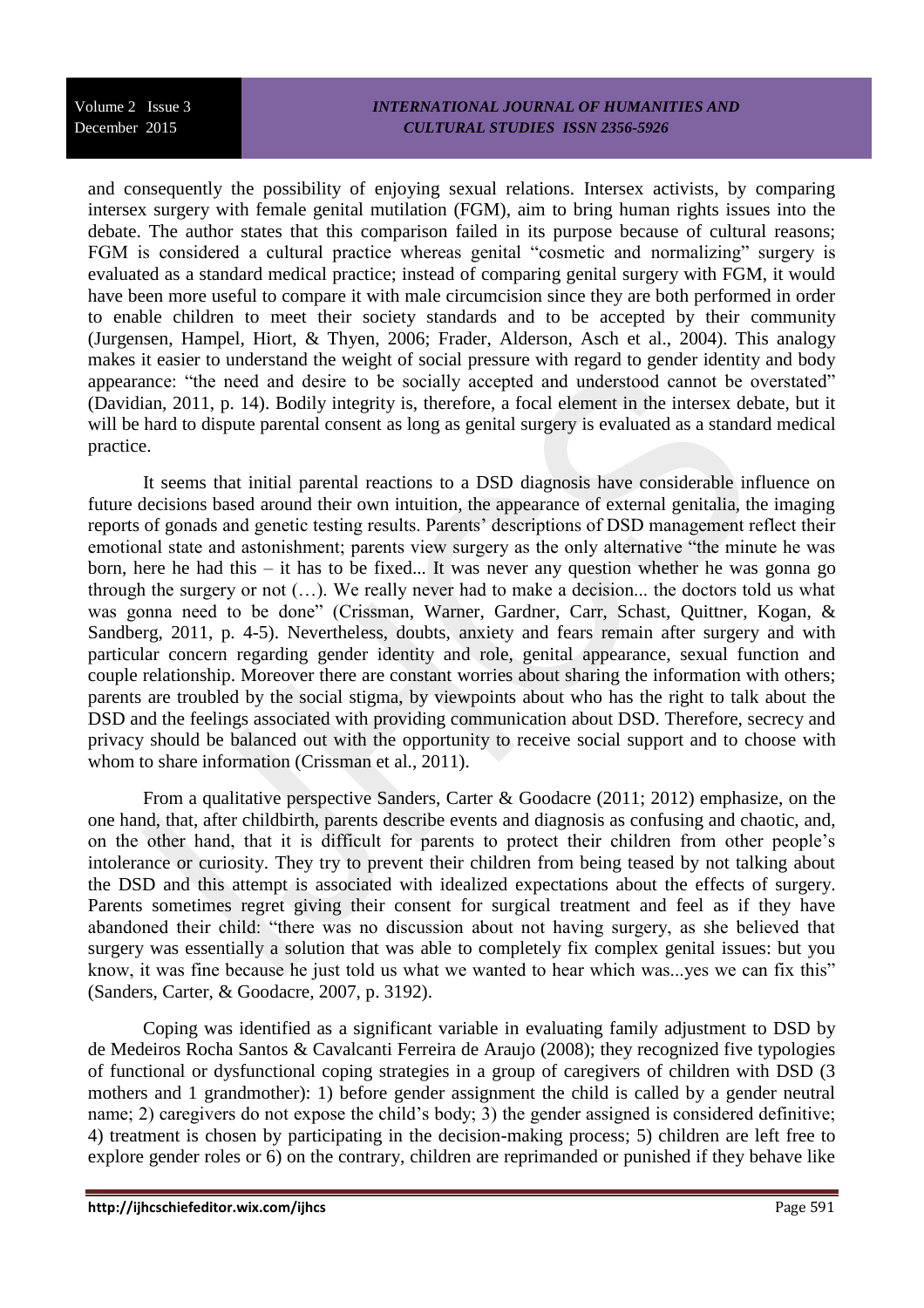children of the opposite sex. In addition, parents provide advice on how to tackle social difficulties, reply to indiscreet questions and respond to peer teasing. As a consequence of this reflection it is stressed that psychological support must be continuous and addressed to all family members and is intended to help parents to enable their children to explore gender roles and gender expression through various toys, friends and attitudes.

The variety of coping strategies shows how they can have either positive or negative shortand long-term effects on individuals with DSD and their families (McCubbin, McCubbin, Patterson, Cauble, Wilson, & Warwick, 1983). Research by Duguid, Morrison, Robertson, Chalmers, Youngson, & Ahmed (2007) confirms that parents are often anxious about social stigma, but also about actual surgery and related anaesthesia. It might be interesting to underline that parents usually opt for treatment that avoids the teasing of children, but they do not associate the risk of stigma with surgical delay.

Furthermore, in order to take decisions about treatment, parents have to cope with DSD in the various developmental phases of their children. Hullmann, Fedele, Wolfe-Christensen, Mullins, & Wisniewski (2011) focused their research on five different stages (infancy and toddlerhood, preschool age, school age and adolescence) and analysed two variables in parenting capacity: parental overprotection and parenting stress; these two variables, moreover, could be taken as a measure of adjustment within the parent-child relationship. Parental overprotection indicates dysfunctional behaviour since caregivers tend to protect their children even if it is not necessary to protect them; parenting stress concerns the stress related to a parenting role. Both of these elements are associated with negative outcomes in emotional, behavioural and social adjustment and these negative outcomes get worse in children with chronic illnesses (Hullmann, Wolfe-Christensen, Meyer, McNall-Knapp, & Mullins, 2010). It is interesting that researchers found similar rates of stress and overprotection in parents with children in an intersex condition and parents with children with type 1 diabetes mellitus (Fedele, Kirk, Wolfe-Christensen, Phillips, Mazur, Mullins, Chernausek, & Wisniewski, 2010).

Parental overprotection seems to decrease as children grow up and overprotection during infancy and toddlerhood is higher than in the control group; on the other hand, during adolescence parental stress scores are significantly higher than in the control group and concern the parental role: "I feel trapped by my responsibilities as parent (…) Most times I feel that my child does not like me and does not want to be close to me" (Hullmann et al., 2011, p. 5).

Early surgery decisions do not prevent parents from facing gender dysphoria symptoms that might emerge during infancy, adolescence or later. In some cases children with DSD do not feel at ease with their assigned gender and wish to live in the opposite gender; it is very challenging for children in an intersex condition and their caregivers to differentiate between a real desire to live in the opposite gender and a predictable need to explore both feminine and masculine behaviour (Meyer-Bahlburg, 2008).

## **Families with a DSD Member Confronting Short and Long Term Effects**

Surgical intervention represents one of the major issues regarding the intersex condition. On the one hand the optimal gender policy emphasizes the process of normalizing the intersex body and tends towards early surgical intervention in order to assign or re-assign children to the sex with the best adjustment prediction; from this viewpoint specialists use terms such as corrective surgery.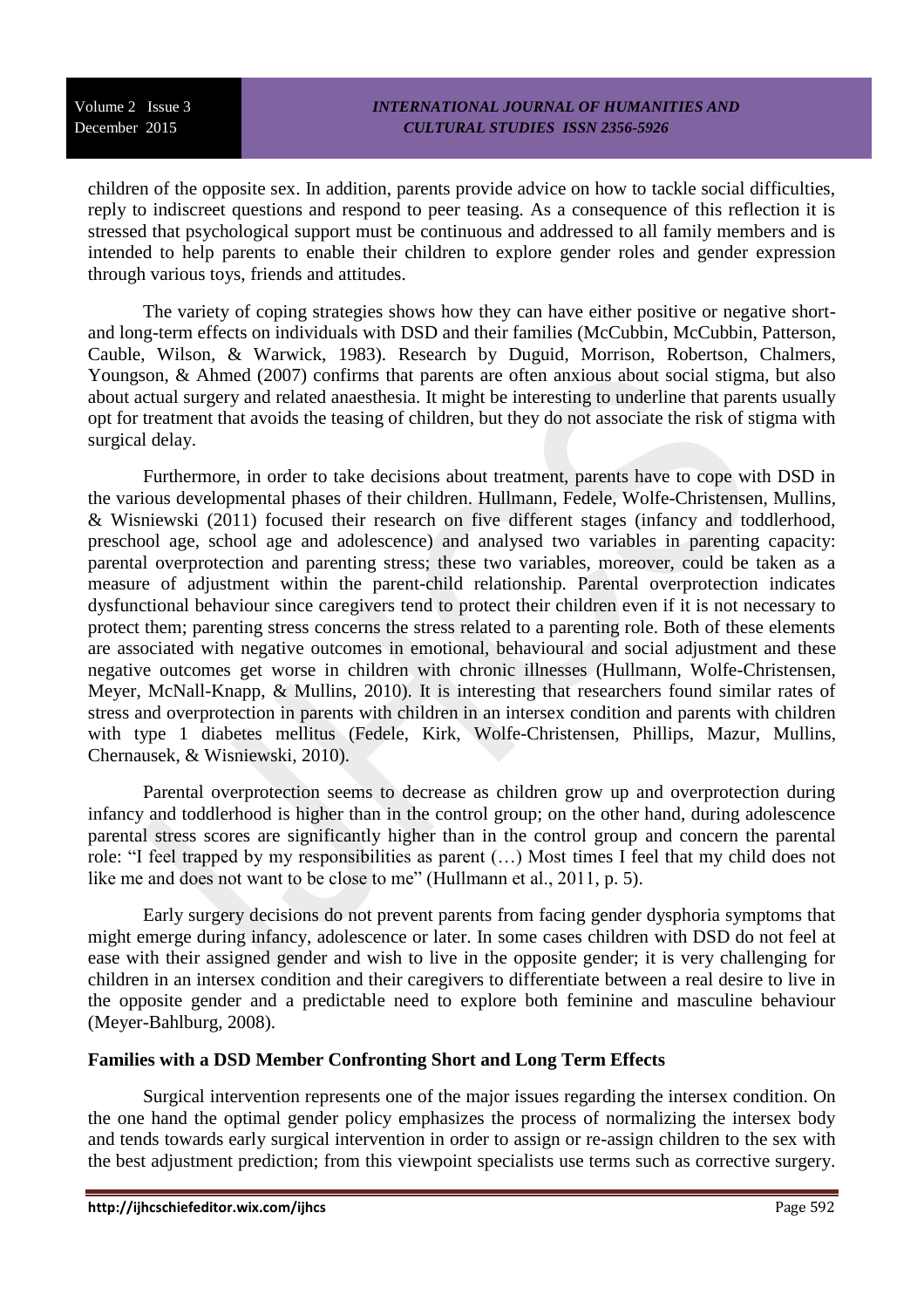On the other hand surgical intervention is viewed as potential genital mutilation if subject with DSD does not actually seek it.

Feder recognizes a link between homosexuality depatologization and intersex depatologization, and identifies another way of reflecting on DSD; taking a perspective that could help to choose the best treatment for each individual: "rather than fight for the demedicalization of intersex conditions that indeed have consequences for individuals' health, acceptance of this change can transform the conceptualization of intersex conditions from their past treatment as disorders like no other to disorders like many others" (Feder, 2009, p. 227).

Focusing on children and adolescents with DSD within their families, is it possible to identify characteristics that help subjects to cope positively with the intersex condition. As happens with other non-normative life events (Walsh, 2008) the meaning that each member of the family finds in each event changes the experience. In particular, we can recognize three factors involved in understanding the intersex condition and supporting individuals with DSD: gender stereotypes, emotional skills and sense of security.

Gender stereotypes define gender roles, behaviour and expectations regarding an individual, based on the individual's gender; cognitive processes are influenced by stereotypes. Subjects with an intersex condition have an assigned sex that is not always well-matched with gender identity and often individuals with DSD report a mild or severe discomfort with regard to their gender (Schweizer, Brunner, Schützmann, Schönbucher, & Richter-Appelt, 2009). While transsexual subjects might not feel at ease with their sex because they feel they belong to the opposite sex (Witten, 2003), individuals in an intersex condition are often uncertain about their gender; DSD is frequently associated with Gender Identity Disorder (GID) and with the feeling of insecurity regarding one's gender. Rather than a certitude that life would be better after a sex-reassignment, individuals in an intersex condition are often insecure and doubtful about their gender. There are periods (either short or long) in which they feel more male, others in which they feel more female and others still in which there is no prevalence in gender identification. We might suggest that the more rigid the gender stereotype, the more likely a gender identity disorder. Therefore, in a family system, we might affirm that the more rigid the gender role, the more difficult will it be to cope with an intersex condition; flexibility and the capacity not to be frightened by uncertainty are essential conditions (Melby, 2002).

Emotional skill is the second factor that could help in confronting an intersex condition. By expressing and managing emotions we increase our capacity to understand our inner world and that of others; in an intersex condition both the individual with DSD and his/her principal caregivers have to cope with strong emotional responses. Intersex conditions place individuals in a complex position with regard to their identity; for individuals with DSD it is often difficult to identify themselves as either male or female, to establish their sexual orientation and to establish their gender identity in order to have satisfying relationships with other individuals. In the unexpected event of a DSD diagnosis the person involved will tend to feel depressed, angry, shocked, disappointed and could suffer from a wide range of negative emotions. Subjects with high levels of reflective functioning are able to identify their emotional reactions and those of others; they can distinguish one emotion from another, give a name to each of these, accept both positive and negative effects and modulate negative effects in order to handle them more effectively (Fonagy, 2007). Therefore, dealing with an intersex condition will be easier for those who have higher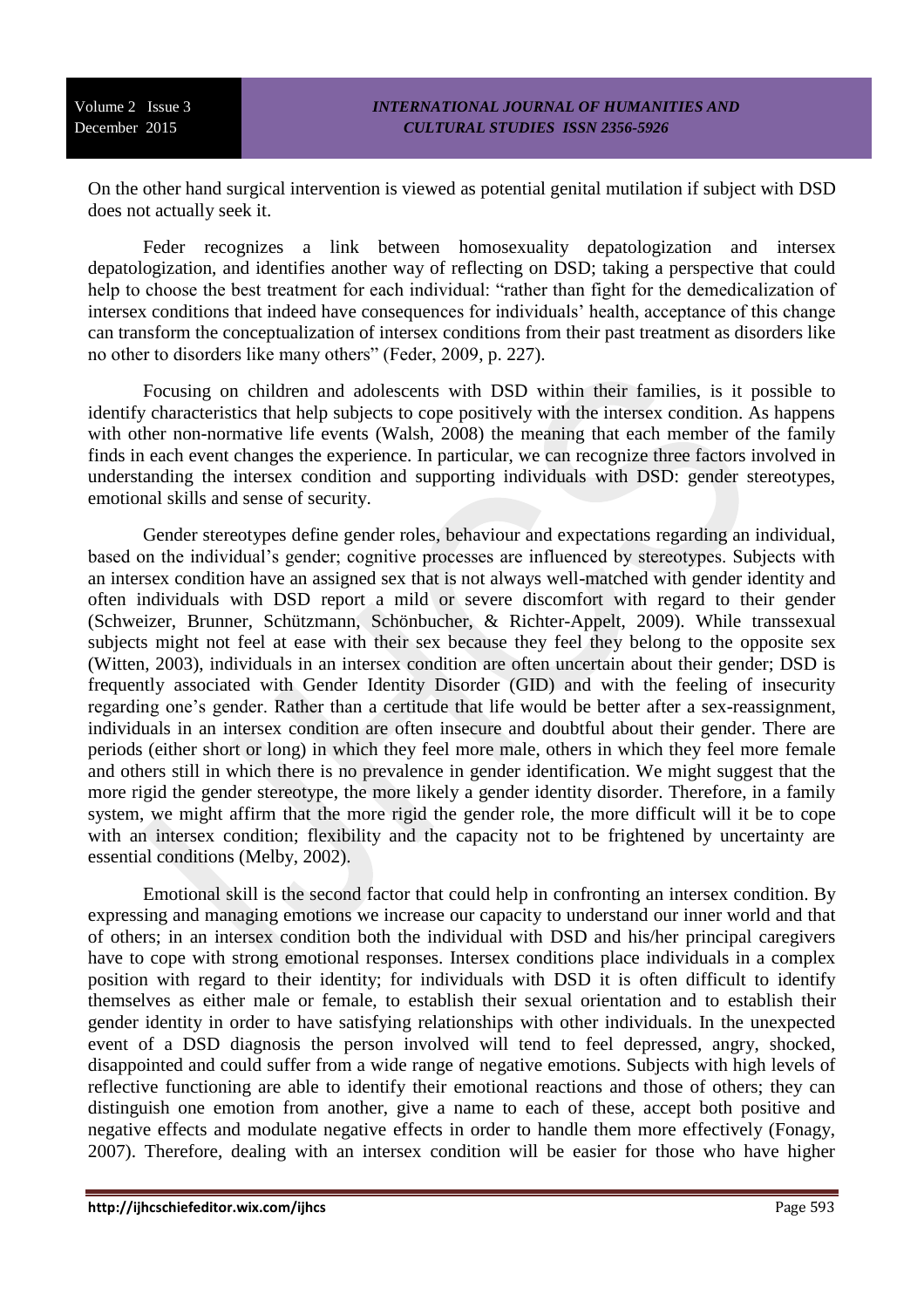mentalization skills, which might help them to accept the DSD and to adjust to the intersex condition.

Another focal point in dealing with an intersex condition is the sense of security that individuals with a DSD might perceive as a resource. Subjects in an intersex condition often report that they have been rejected by parents, family and friends because of their condition (Chase, 1998); occasionally caregivers might be so upset about their children's uncertain gender situation, so scared about how their children might develop, so overwhelmed by the issue of identity, that they are unable to maintain an acceptable and close relationship. On the contrary, other subjects with DSD report warm relationships with their principal caregivers and friends and underline how crucial it was for them to feel the sense of acceptance, love and security received from others; more specifically, it seems that a sense of security is associated with better adjustment and overall psychosocial wellbeing (Hegarty, 2000; Miano, Granatella, & Garro, 2011).

## **Conclusions**

The issues of parental responsibility and parental consent to genital surgery regard various elements: emotional reactions, coping strategies, gender role, cultural issues. In this complex theoretical framework, parental legitimacy to authorize surgery is associated with potential iatrogenic harm as regards severe potential outcomes such as sterilization, infertility and loss of sexual pleasure (Gurney, 2007). A philosophical perspective might help in understanding how individuals, families, medical staff and communities perceive DSD and to promote a positive image of the intersex condition. Grabham (2012) highlights a theoretical issue concerning the conceptualization of the body and poses the question of timing in connection with surgery: "understanding the social and ethical effects of surgeries requires addressing the relationship between corporeality and temporality. In other words, surgeries, and their effects on bodily integrity, can and should be theorized as temporal phenomena, or at least as processes heavily influenced by ideas of time" (Grabham, 2012, p. 6). She wonders if it might be more correct to consider the body, before and after genital surgery, as two different bodies, or if it is preferable to perceive the body after surgery as reframing new features. Terms like to fix, to normalize and genital cosmetic surgery arise from an ideal body image in which everything should exist in a specific and exact manner; despite this fact, studies on reconstruction demonstrate that reestablishing wholeness (as a result of a malformation or an amputation) could have negative effects and could damage one's self-identity. After structuring a positive personal identity and a satisfying self-image (independently of objective body appearance) surgery treatment engenders interruption, rupture, breakage and disjuncture, which are always associated with dissonance: "even if it is accepted that genital surgeries cause temporal interruptions, the implication here might be that these are interruptions of otherwise happy and healthy corporeal time-lines" (Grabham, 2012, p. 16).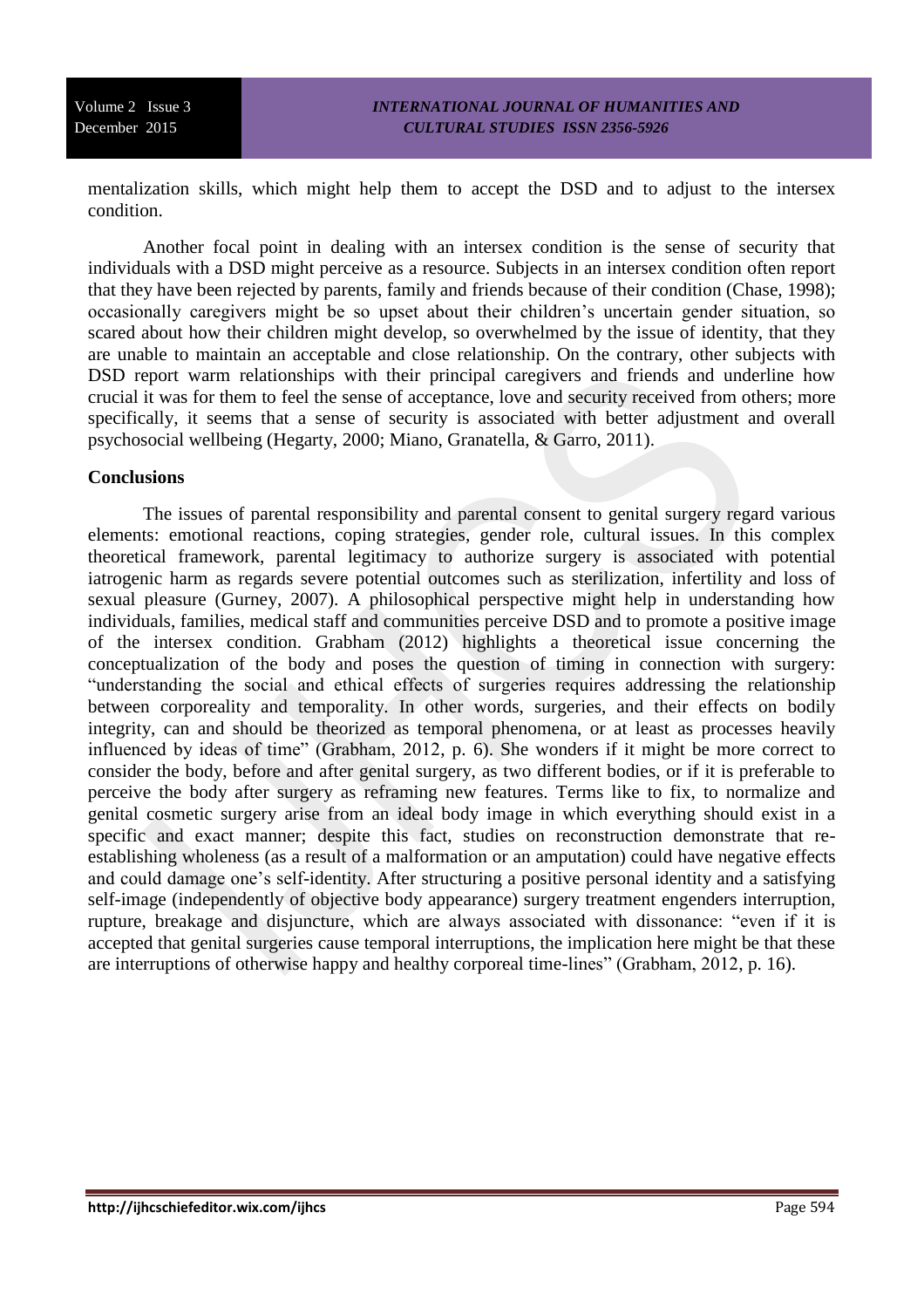## **References**

-Blackless, M., Charuvastra, A., Derryck, A., & Fausto-Sterling, A. (2000). How sexually dimorphic are we? Review and synthesis. *American Journal of Human Biology*, 12 (159), 160.

-Chase, C. (1998). Surgical progress is not the answer to intersexuality. *Journal of Clinical Ethics,*  9, 385-392.

-Chase, C. (2003). What is the agenda of the intersex patient advocacy movement? *Endocrinologist,* 13, 240-242.

-Cotinot, C., Pailhoux, E., Jaubert, F., & Fellous, M. (2002). Molecular genetics of sex determination. *Seminars in Reproductive Medicine,* 20, 157-168.

-Crissman, H.P., Warner, L., Gardner, M., Carr, M., Schast, A., Quittner, A.L., Kogan, B., & Sandberg, E. (2011). Children with disorders of sex development: a qualitative study of early parental experience. *International Journal of Pediatric Endocrinology*, 10, 1-11.

-Crouch, N.S., Minto, C.L., Liao, L.M., Woodhouse, C.R.J., & Creighton, S.M. (2004). Genital sensation after feminizing genitoplasty for congenital adrenal hyperplasia: a pilot study. *British Journal of Urology International,* 93, 135-138.

-Davidian, A. (2011). Beyond the locker room: changing narratives on early surgery for intersex children. *Wisconsin Journal of Law, Gender & Society*, 26, 1-22.

-de Medeiros Rocha Santos, M., & Cavalcanti Ferreira de Araujo, T.C. (2008). Family perceptions and coping strategies in cases of intersexuality: understanding their significance. *The Spanish Journal of Psychology*, 11(2), 573-580.

-Diamond, M., & Sigmundson, K. (1997). Sex reassignment at birth: long-term review and clinical implications. *Archives of Pediatrics and Adolescent Medicine,* 151, 298-304.

-Diamond, M., & Beh, H.G. (2006). The right to be wrong. Sex and gender decisions. In S.E. Systsma (Eds.), *Ethics and intersex* (pp. 103-113). Dordrecht: Springer.

-Dreger, A.D. (1998). *Hermaphrodites and the medical invention of sex*. Cambridge: Harvard University Press.

-Dreger, A.D. (2006). What to expect when you have the child you weren't expecting. In E. Parens (Eds), *Surgically Shaping Children: Technology, Ethics, and the Pursuit of Normality* (pp. 253-266). Baltimore: Johns Hopkins University Press.

-Duguid, A., Morrison, S., Robertson, A., Chalmers, J., Youngson, G., & Ahmed, S.F. (2007). The psychological impact of genital anomalies on the parents of affected children. *Acta paediatrica,* 96, 348-352.

-Eagly, A.H., & Wood, W. (1999). The origins of sex differences in human behavior: evolved dispositions versus social roles. *American Psychologist*, 54, 408-423.

-Fausto-Sterling, A. (1989). Life in the XY corral. *Women's Studies International Forum,* 12, 319- 331.

**http://ijhcschiefeditor.wix.com/ijhcs** Page 595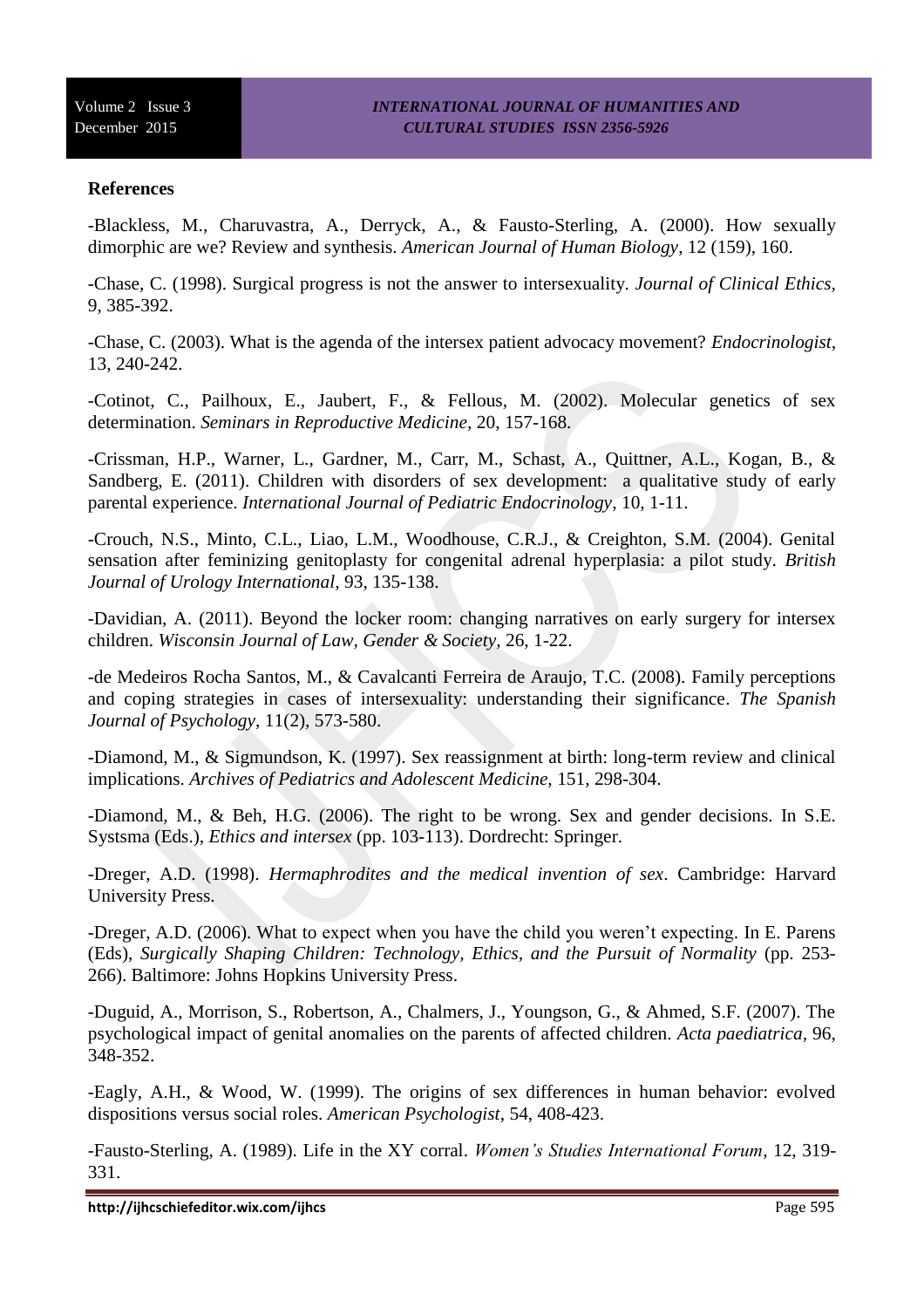-Fedele, D.A., Kirk, K., Wolfe-Christensen, C., Phillips, T.M., Mazur, T., Mullins, L.L., Chernausek, S.D., & Wisniewski, A.B. (2010). Primary caregivers of children affected by disorders of sex development (DSD): mental health and caregiver characteristics in the context of genital ambiguity and genitoplasty. *International Journal of Pediatric Endocrinology*, 690674.

-Feder, E.K. (2009). Imperatives of normality. From "Intersex" to "Disorders of Sex Development". *GLQ: A journal of lesbian and gay studies,* 15(2), 225-247.

-Fonagy, P., & Allen, J.G. (2007). *Mentalizzazione.* Bologna: Il Mulino.

-Frader, J., Alderson, P., Asch, A., Aspinall, C., Davis, D., Dreger, A., Edwards, J., Feder, E.K., Frank, A., Hedley, L.A., [Kittay, E.](http://www.ncbi.nlm.nih.gov/pubmed?term=Kittay%20E%255BAuthor%255D&cauthor=true&cauthor_uid=15123472), [Marsh, J.](http://www.ncbi.nlm.nih.gov/pubmed?term=Marsh%20J%255BAuthor%255D&cauthor=true&cauthor_uid=15123472), [Miller, P.S.](http://www.ncbi.nlm.nih.gov/pubmed?term=Miller%20PS%255BAuthor%255D&cauthor=true&cauthor_uid=15123472), [Mouradian, W.](http://www.ncbi.nlm.nih.gov/pubmed?term=Mouradian%20W%255BAuthor%255D&cauthor=true&cauthor_uid=15123472), [Nelson, H.](http://www.ncbi.nlm.nih.gov/pubmed?term=Nelson%20H%255BAuthor%255D&cauthor=true&cauthor_uid=15123472), & [Parens,](http://www.ncbi.nlm.nih.gov/pubmed?term=Parens%20E%255BAuthor%255D&cauthor=true&cauthor_uid=15123472)  [E.](http://www.ncbi.nlm.nih.gov/pubmed?term=Parens%20E%255BAuthor%255D&cauthor=true&cauthor_uid=15123472) (2004). Health care professionals and intersex conditions. *Archives of Pediatrics & Adolescent Medicin,* 158(5), 426-428.

-Grabham, E. (2012). Bodily integrity and the surgical management of intersex. *Body & Society,* 18(2), 1-26.

-Gurney, K. (2007). Sex and the surgeon's knife: the family court's dilemma...informed consent and the specter of iatrogenic harm to children with intersex characteristics. *American Journal of Law & Medicine,* 33, 625-661.

-Hegarty, P. (2000). Intersex activism, feminism and psychology: opening a dialogue on theory, research and clinical practice. *Feminism & Psychology*, 10(1), 117-132.

-Hughes, I. A., Houk, C., Ahmed, S.F., Lee, P.A., & and LWPES/ESPE Consensus Group (2006). Consensus statement on management of intersex disorders. *Journal of Pediatric Urology,* 2, 148- 162.

-Hullmann, S.E., Wolfe-Christensen, C., Meyer, W.H., McNall-Knapp, R.Y., & Mullins, L.L. (2010). The relationship between parental overprotection and health-related quality of life in pediatric cancer: the mediating role of perceived child vulnerability. *Quality of Life Research*, 19, 1373-1380.

-Hullmann, S.E., Fedele, D.A., Wolfe-Christensen, C., Mullins, L.L., & Wisniewski, A.B. (2011). Differences in adjustment by child developmental stage among caregivers of children with disorders of sex development. *International Journal of Pediatric Endocrinology*, 1, 16.

-Jost, A. (1947). Recherches sur la différenciation sexuelle de l'embryon de lapin III: rôle des gonades foetales dans la différentiation sexuelle somatique. *Archives d'Anatomie Microscopique et de Morphologie Expérimentale*, 36, 271-315.

-Jurgensen, M., Hampel, E., Hiort, O., & Thyen, U. (2006). "Any decision is better than none" decision-making about sex of rearing for siblings with 17beta- hydroxysteroid-dehydrogenase-3 deficiency. *Archives of Sexual Behavior*, 35(3), 359-371.

-Kipnis, K., & Diamond, M. (1999). Pediatric ethics and the surgical assignment of sex. *The Journal of Clinical Ethics*, 9(4), 398-410.

-McCubbin, H., McCubbin, M., Patterson, J.M., Cauble, A.E., Wilson, L.R., & Warwick, W.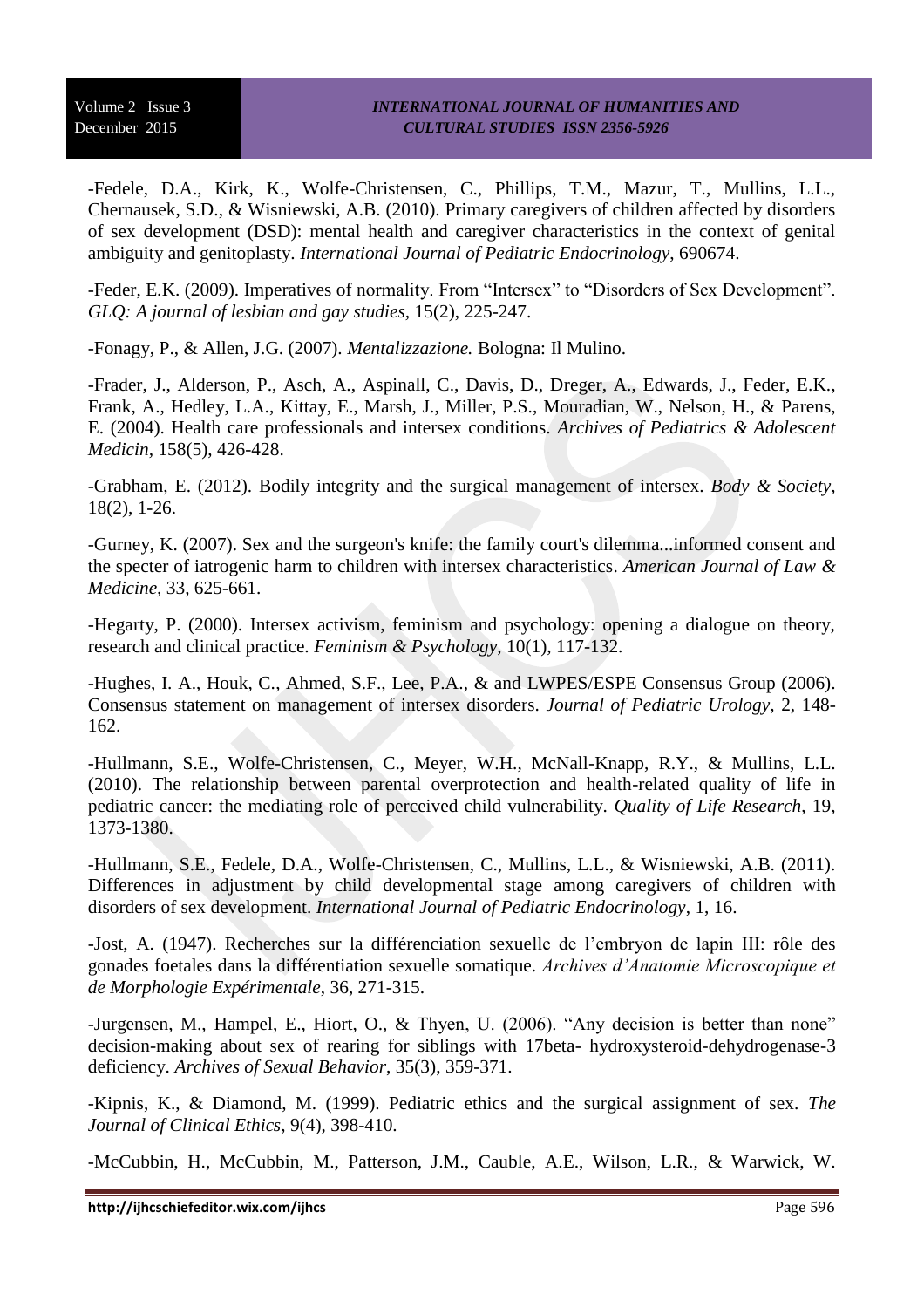(1983). Coping health inventory for parents: an assessment of parental coping patterns in the care of the chronically ill child. *Journal of Marriage and the Family*, 359-370.

-Melby, T. (2002). Intersex interrupted. *Contemporary sexuality,* 36(12).

-Meyer-Bahlburg, H.F.L. (2008). Lignes de conduite pour le traitement des enfants ayant des troubles du développement du sexe. *Neuropsychiatrie de l'enfance et de l'adolescence,* 56, 339- 344.

-Miano, P. (2011). Modelli di trattamento, narrazione e identità di genere nella condizione intersessuale. *Psichiatria e psicoterapia*, 30(1), 22-34.

-Miano, P., Granatella, V., & Garro, M. (2011). Identità di genere e benessere psicosociale nella condizione intersessuale. *Psicologia di comunità*, 1, 9-14.

-Michel, A., Wagner, C., & Jeandel, C. (2008). L'annonce de l'intersexualité: enjeux psychiques. *Neuropsychiatrie de l'Enfance et de l'Adolescence*, 56, 365-369.

-Money, J. (1975). Ablatio penis: normal male infant sex-reassigned as a girl. *Archives of Sexual Behavior,* 4 (1), 65-71.

-Money, J., & Ehrhardt, A. (1972). *Man and woman, boy and girl.* New York: New American Library.

-Money, J., & Tucker, P. (1975). *Sexual signatures: on being a man or a woman.* Boston: Little, Brown & Co.

-Morland, I. (2008). Intimate violations: intersex and the ethics of bodily integrity. *Feminism & Psychology*, 18(3), 425-430.

-Rajon, A.M. (1998). L'identité dans le cas des ambiguïtés sexuelles. *Psychiatrie de l'enfant,* 1, 5- 35.

-Rosario, V.A. (2009). Quantum Sex: intersex and the molecular deconstruction of sex. *GLQ: a journal of lesbian and gay studies*. 15(2), 267-284.

-Rugarli, C. (2005). *Medicina Interna Sistematica.* Milano: Masson.

-Sanders, C., Carter, B., & Goodacre, L. (2007). Parents' narratives about their experiences of their child's reconstructive genital surgeries for ambiguous genitalia. *Journal of Clinical Nursing*, 17, 3187-3195.

-Sanders, C., Carter, B., & Goodacre, L. (2011). Searching for harmony: parents' narratives about their child's genital ambiguity and reconstructive genital surgeries in childhood. *Journal of Advanced Nursing*, 67(10), 2220-230.

-Sanders, C., Carter, B., & Goodacre, L. (2012). Parents need to protect: influences, risks and tensions for parents of prepubertal children born with ambiguous genitalia. *Journal of Clinical Nursing*, 21, 3315-323.

-Schiebinger, L. (2008). *Gendered Innovations in Science and Engineering*. Stanford: Stanford